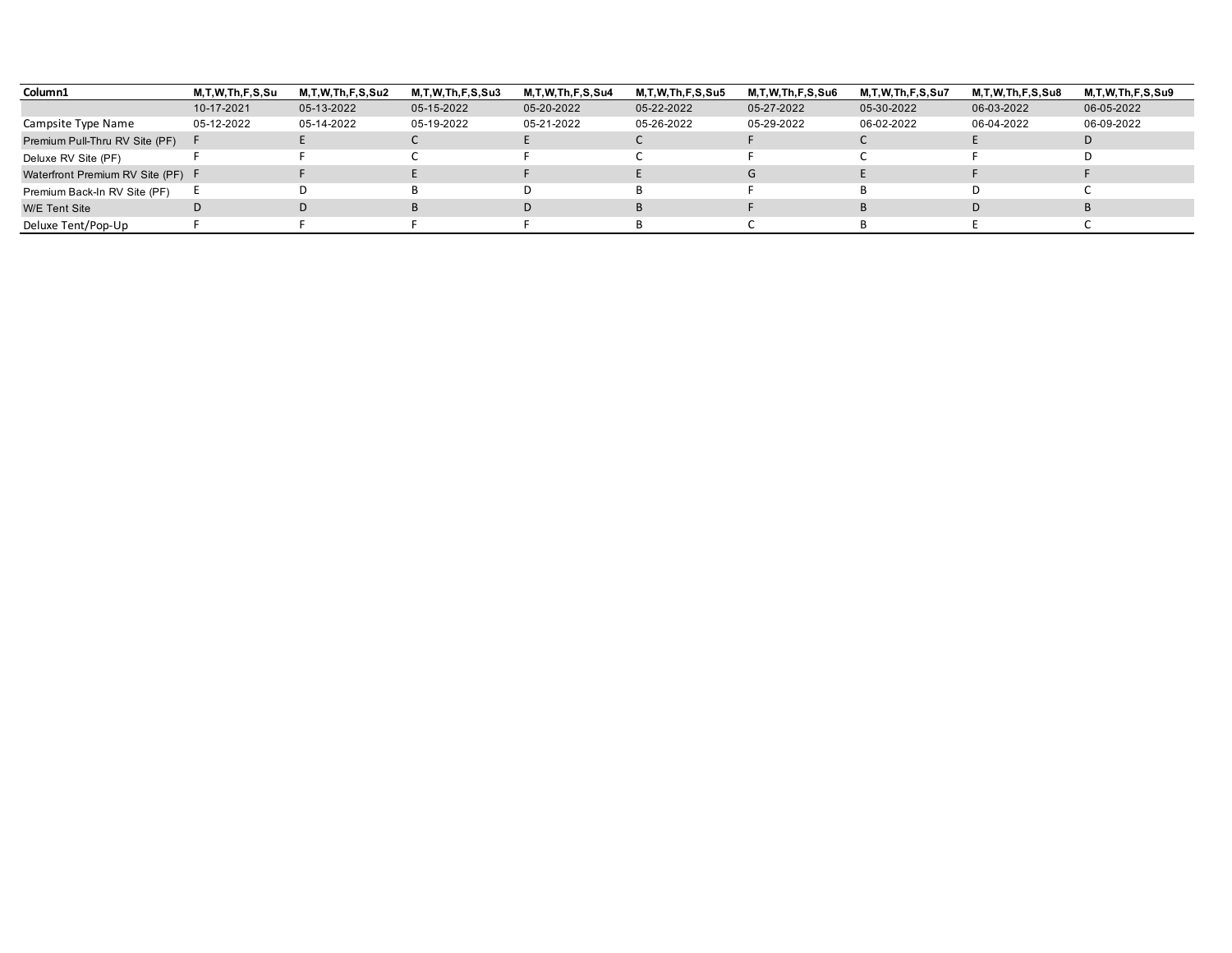| Column1                           | M,T,W,Th,F,S,Su10 | <b>M.T.W.Th.F.S.Su11</b> | M.T.W.Th.F.S.Su12 | M, T, W, Th, F, S, Su 13 | <b>M.T.W.Th.F.S.Su14</b> | M,T,W,Th,F,S,Su15 | M, T, W, Th, F, S, Su16 | M.T.W.Th.F.S.Su17 |
|-----------------------------------|-------------------|--------------------------|-------------------|--------------------------|--------------------------|-------------------|-------------------------|-------------------|
|                                   | 06-10-2022        | 06-12-2022               | 06-17-2022        | 06-19-2022               | 06-24-2022               | 06-26-2022        | 07-01-2022              | 07-04-2022        |
| Campsite Type Name                | 06-11-2022        | 06-16-2022               | 06-18-2022        | 06-23-2022               | 06-25-2022               | 06-30-2022        | 07-03-2022              | 07-07-2022        |
| Premium Pull-Thru RV Site (PF)    |                   | D                        |                   |                          |                          |                   |                         |                   |
| Deluxe RV Site (PF)               |                   |                          |                   |                          |                          |                   |                         |                   |
| Waterfront Premium RV Site (PF) F |                   |                          | G                 |                          | G                        |                   |                         |                   |
| Premium Back-In RV Site (PF)      | D                 |                          |                   |                          |                          |                   |                         |                   |
| <b>W/E</b> Tent Site              |                   |                          |                   |                          |                          |                   |                         |                   |
| Deluxe Tent/Pop-Up                |                   |                          |                   |                          |                          |                   |                         |                   |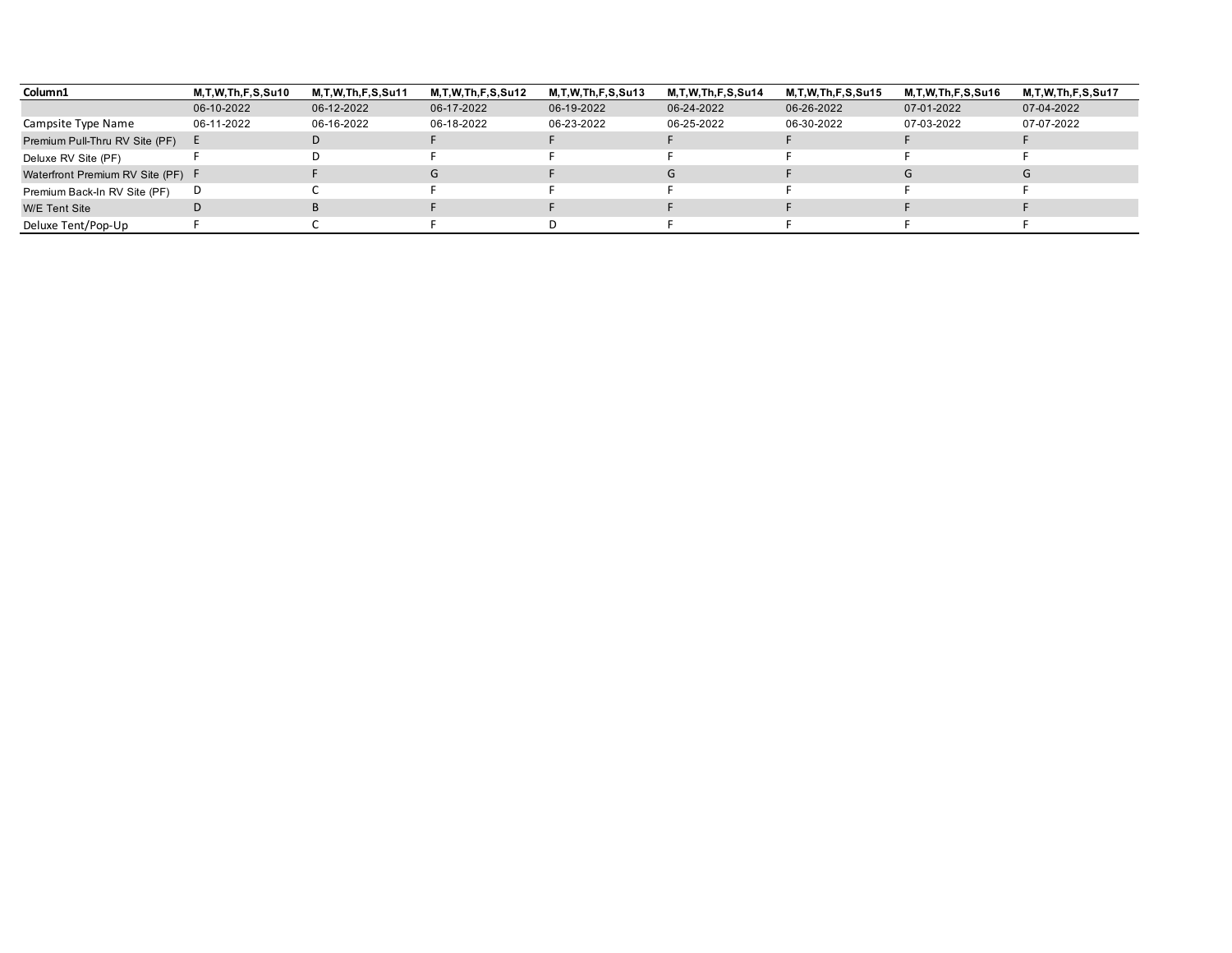| Column1                           | M.T.W.Th.F.S.Su18 | M.T.W.Th.F.S.Su19 | M,T,W,Th,F,S,Su20 | <b>M.T.W.Th.F.S.Su21</b> | M.T.W.Th.F.S.Su22 | M,T,W,Th,F,S,Su23 | M,T,W,Th,F,S,Su24 | M.T.W.Th.F.S.Su25 |
|-----------------------------------|-------------------|-------------------|-------------------|--------------------------|-------------------|-------------------|-------------------|-------------------|
|                                   | 07-08-2022        | 07-10-2022        | 07-15-2022        | 07-17-2022               | 07-22-2022        | 07-24-2022        | 07-29-2022        | 07-31-2022        |
| Campsite Type Name                | 07-09-2022        | 07-14-2022        | 07-16-2022        | 07-21-2022               | 07-23-2022        | 07-28-2022        | 07-30-2022        | 08-04-2022        |
| Premium Pull-Thru RV Site (PF)    |                   |                   |                   |                          |                   |                   |                   |                   |
| Deluxe RV Site (PF)               |                   |                   |                   |                          |                   |                   |                   |                   |
| Waterfront Premium RV Site (PF) G |                   |                   | G                 |                          | G                 |                   |                   |                   |
| Premium Back-In RV Site (PF)      |                   |                   |                   |                          |                   |                   |                   |                   |
| <b>W/E</b> Tent Site              |                   |                   |                   |                          |                   |                   |                   |                   |
| Deluxe Tent/Pop-Up                |                   |                   |                   |                          |                   |                   |                   |                   |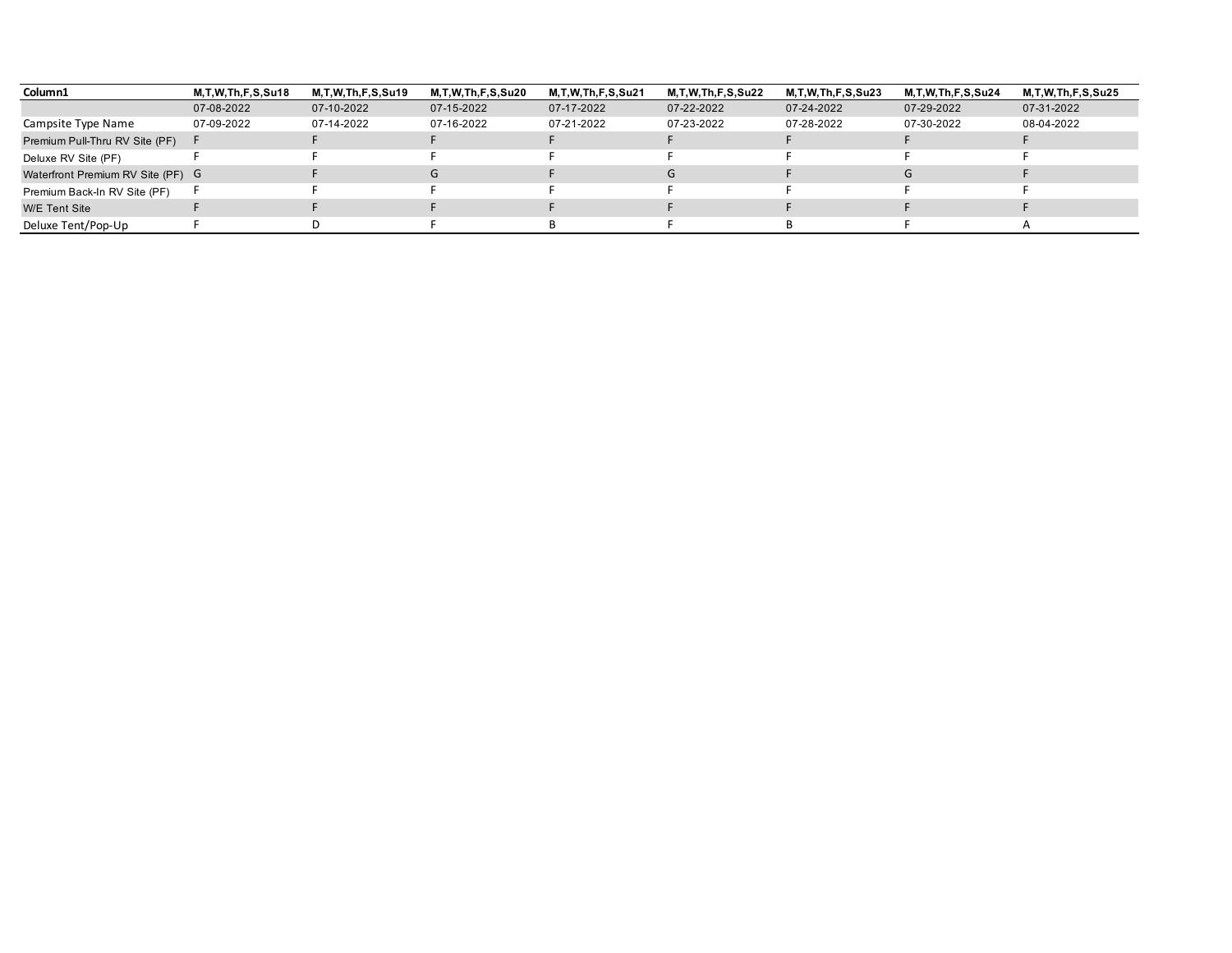| Column1                           | M,T,W,Th,F,S,Su26 | M.T.W.Th.F.S.Su27 | M,T,W,Th,F,S,Su28 | M.T.W.Th.F.S.Su29 | M,T,W,Th,F,S,Su30 | M.T.W.Th.F.S.Su31 | M,T,W,Th,F,S,Su32 | M.T.W.Th.F.S.Su33 |
|-----------------------------------|-------------------|-------------------|-------------------|-------------------|-------------------|-------------------|-------------------|-------------------|
|                                   | 08-05-2022        | 08-07-2022        | 08-12-2022        | 08-14-2022        | 08-19-2022        | 08-21-2022        | 08-26-2022        | 08-28-2022        |
| Campsite Type Name                | 08-06-2022        | 08-11-2022        | 08-13-2022        | 08-18-2022        | 08-20-2022        | 08-25-2022        | 08-27-2022        | 09-01-2022        |
| Premium Pull-Thru RV Site (PF)    |                   |                   |                   |                   |                   |                   |                   |                   |
| Deluxe RV Site (PF)               |                   |                   |                   |                   |                   |                   |                   |                   |
| Waterfront Premium RV Site (PF) G |                   |                   | G                 |                   | G                 |                   |                   |                   |
| Premium Back-In RV Site (PF)      |                   |                   |                   |                   |                   |                   |                   |                   |
| <b>W/E</b> Tent Site              |                   |                   |                   |                   |                   |                   |                   |                   |
| Deluxe Tent/Pop-Up                |                   |                   |                   |                   |                   |                   |                   |                   |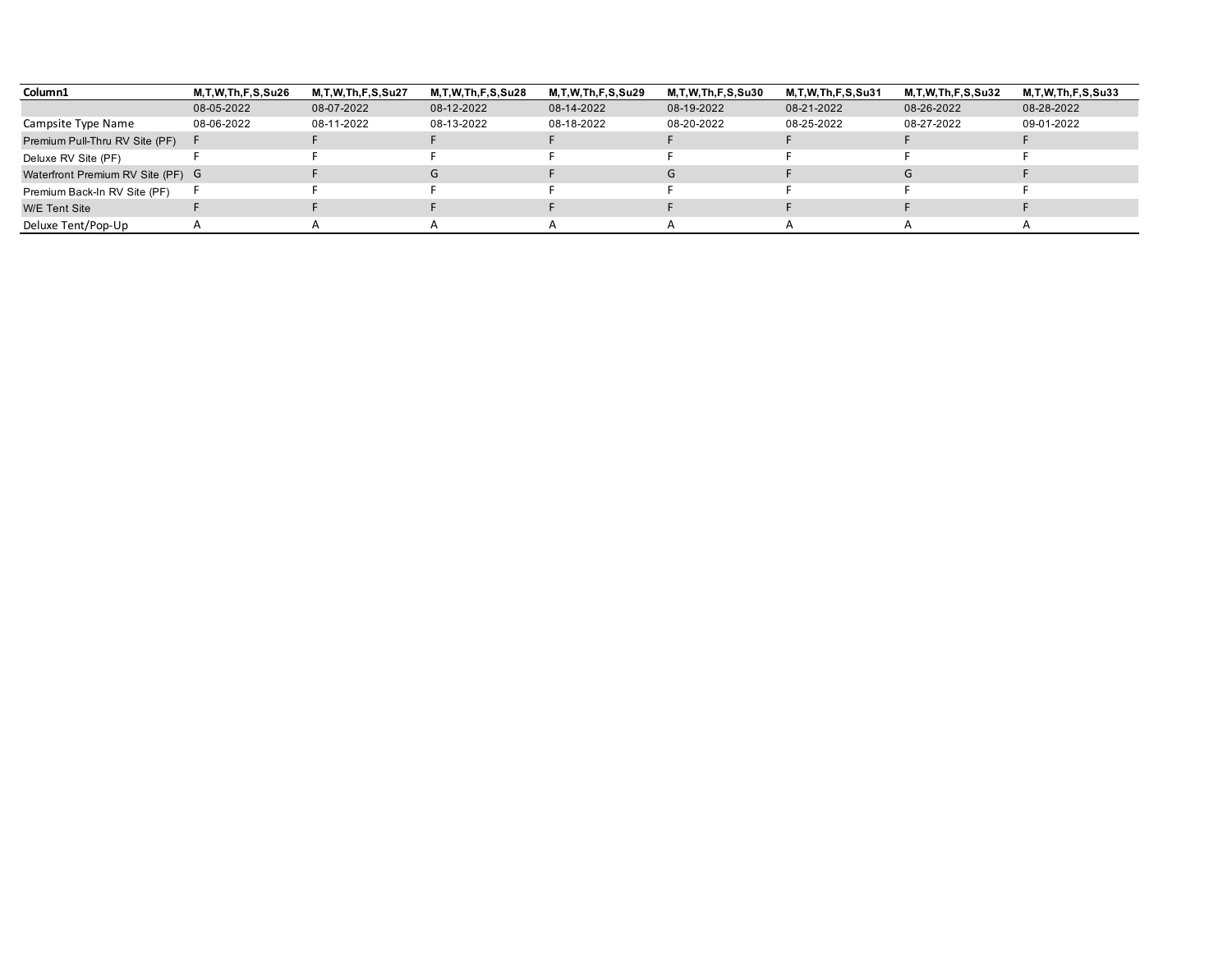| Column1                           | <b>M.T.W.Th.F.S.Su34</b> | M.T.W.Th.F.S.Su35 | M,T,W,Th,F,S,Su36 | <b>M.T.W.Th.F.S.Su37</b> | M,T,W,Th,F,S,Su38 | M.T.W.Th.F.S.Su39 | M,T,W,Th,F,S,Su40 | M.T.W.Th.F.S.Su41 |
|-----------------------------------|--------------------------|-------------------|-------------------|--------------------------|-------------------|-------------------|-------------------|-------------------|
|                                   | 09-02-2022               | 09-05-2022        | 09-09-2022        | 09-11-2022               | 09-16-2022        | 09-18-2022        | 09-23-2022        | 09-25-2022        |
| Campsite Type Name                | 09-04-2022               | 09-08-2022        | 09-10-2022        | 09-15-2022               | 09-17-2022        | 09-22-2022        | 09-24-2022        | 09-29-2022        |
| Premium Pull-Thru RV Site (PF)    |                          |                   |                   |                          |                   |                   |                   |                   |
| Deluxe RV Site (PF)               |                          |                   |                   |                          |                   |                   |                   |                   |
| Waterfront Premium RV Site (PF) G |                          |                   |                   |                          |                   |                   |                   |                   |
| Premium Back-In RV Site (PF)      |                          |                   |                   |                          |                   |                   |                   |                   |
| <b>W/E</b> Tent Site              |                          |                   |                   |                          |                   |                   |                   |                   |
| Deluxe Tent/Pop-Up                |                          |                   |                   |                          |                   |                   |                   |                   |